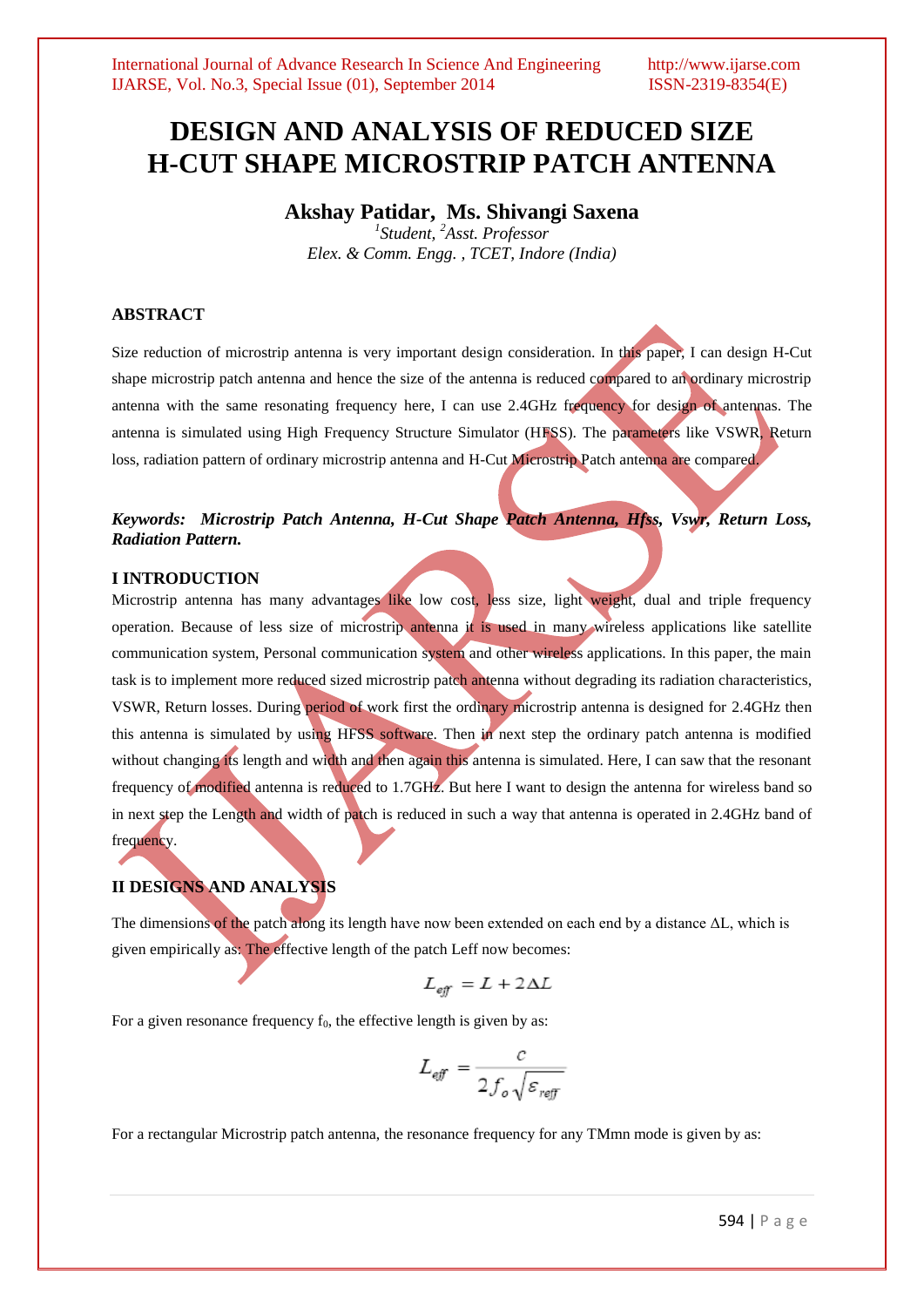International Journal of Advance Research In Science And Engineering http://www.ijarse.com IJARSE, Vol. No.3, Special Issue (01), September 2014 ISSN-2319-8354(E) IJARSE, Vol. No.3, Special Issue (01), September 2014

$$
f_o = \frac{c}{2\sqrt{\varepsilon_{\text{reff}}}} \left[ \left(\frac{m}{L}\right)^2 + \left(\frac{n}{W}\right)^2 \right]^{\frac{1}{2}}
$$

Where m and n are modes along L and W respectively. For efficient radiation, the width W is given as;

$$
W = \frac{c}{2f_o\sqrt{\frac{(\varepsilon_r + 1)}{2}}}
$$

#### **2.1 Ordinary Antenna**



**Figure 1.1 Simulation of Microstrip patch antenna at 2.4GHz frequency**

| Table 1: Antenna Dimension at 2.4GHz |               |              |               |
|--------------------------------------|---------------|--------------|---------------|
| <b>PARAMETER</b>                     | <b>LENGTH</b> | <b>WIDTH</b> | <b>HEIGHT</b> |
|                                      |               |              |               |
| <b>SUBSTRATE</b>                     | 40MM          | 46MM         | 1.6MM         |
| <b>PATCH</b>                         | 28.9MM        | 38MM         | $0.05$ MM     |
| <b>FEED-LINE</b>                     | 10MM          | 5MM          | $0.05$ MM     |

The return loss for micro strip patch antenna is found to be -10dB as shown in Figure 1.2



**Figure 1.3 Shows the 2 D Radiation Pattern of the Antenna.**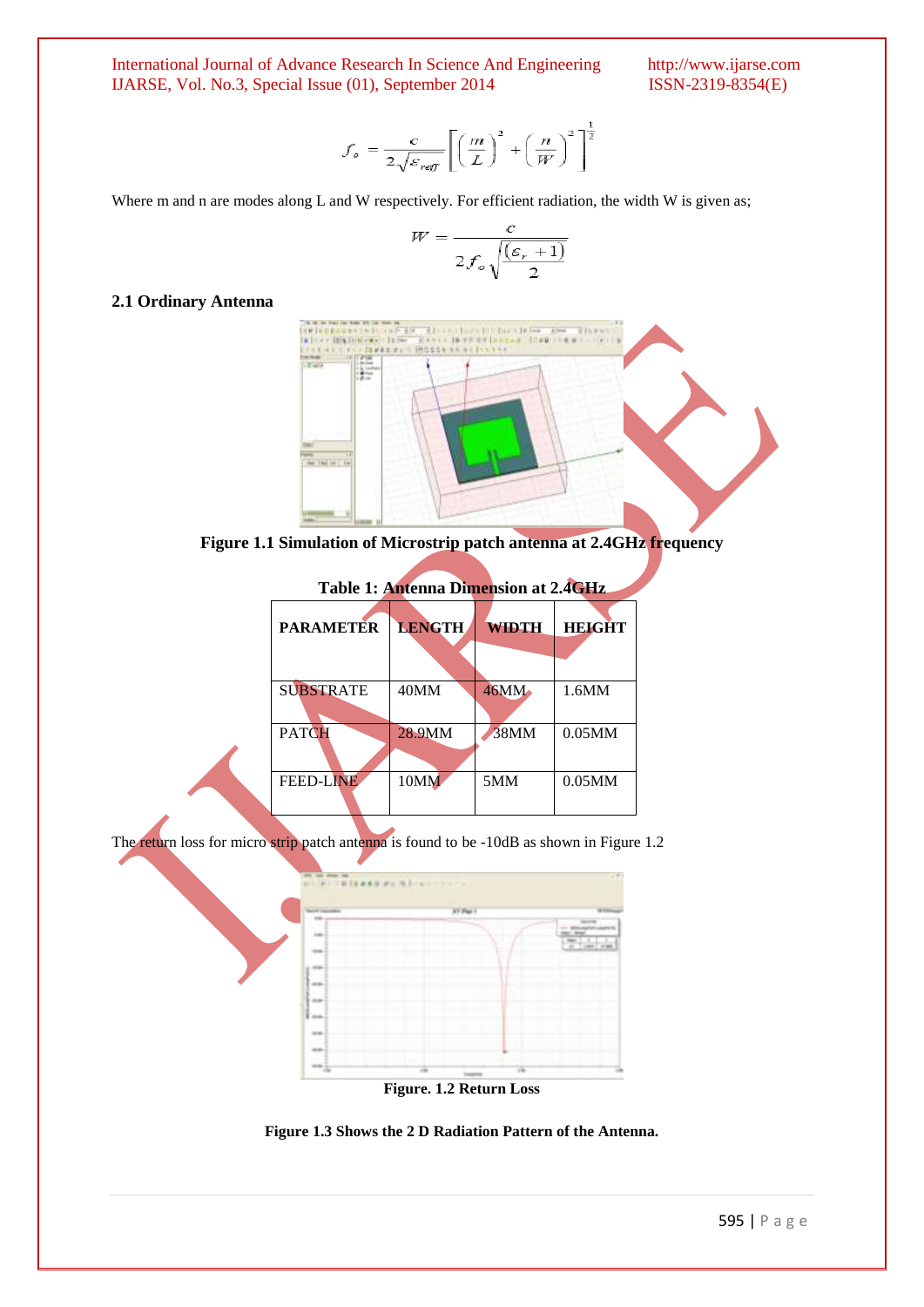International Journal of Advance Research In Science And Engineering http://www.ijarse.com IJARSE, Vol. No.3, Special Issue (01), September 2014 ISSN-2319-8354(E)



**Figure 1.3 2D Radiation Patterns**

Here ordinary antenna is design in HFSS software for AWS band fig. shows the radiation pattern, Return loss and VSWR of antenna and table shows the dimensions of the width length of patch here FR4 material is use as a dielectric because it has less cost. The height of FR4 is 1.5mm. Here substrate width=46mm and substrate length=40mm.

# **2.2 Ordinary Antenna is modified without Changing its Dimension (Cut)**



**Figure 2.1 Simulation of Microstrip patch antenna at 1.7GHz frequency**

### **Table 2: Modified Antenna Dimensions**

| <b>ANTENNA WIDTH</b>    | 38 <sub>mm</sub>  |
|-------------------------|-------------------|
| <b>ANTENNA LENGTH</b>   | 28.9mm            |
| <b>SUBSTRATE HEIGHT</b> | 1.6 <sub>mm</sub> |

Here I can convert the ordinary antenna in to H Cut shape antenna without changing the dimensions of the antenna but because of this the resonant frequency of antenna is shifted to the 1.7 GHz approximately the figure shows the VSWR and return loss of the antenna.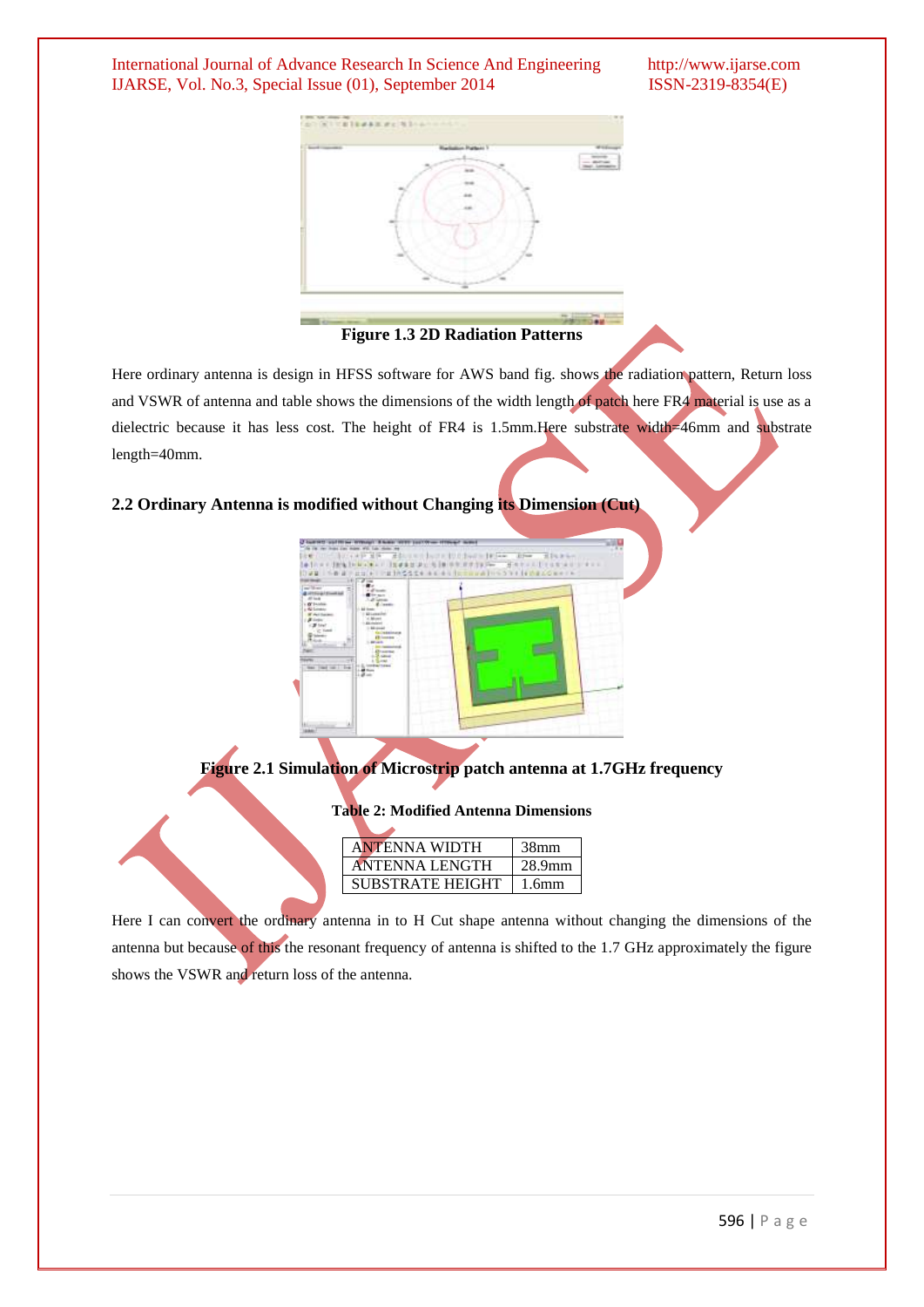#### International Journal of Advance Research In Science And Engineering http://www.ijarse.com IJARSE, Vol. No.3, Special Issue (01), September 2014 ISSN-2319-8354(E)



| <b>Table 3: Modified Antenna Dimensions</b> |            |  |  |
|---------------------------------------------|------------|--|--|
| <b>ANTENNA WIDTH</b>                        | $27.25$ mm |  |  |
| <b>ANTENNA LENGTH</b>                       | $23.9$ mm  |  |  |
| <b>SUBSTRATE HEIGHT</b>                     |            |  |  |
|                                             |            |  |  |

Here the width and length of patch is reduced this change in length is shown in table. And this antenna has resonating frequency 2.4GHz this is shown in VSWR and Return loss graph. Here substrate width is reduced to the 43mm and substrate length is reduced to the 38mm so total size and material cost of the antenna is reduced